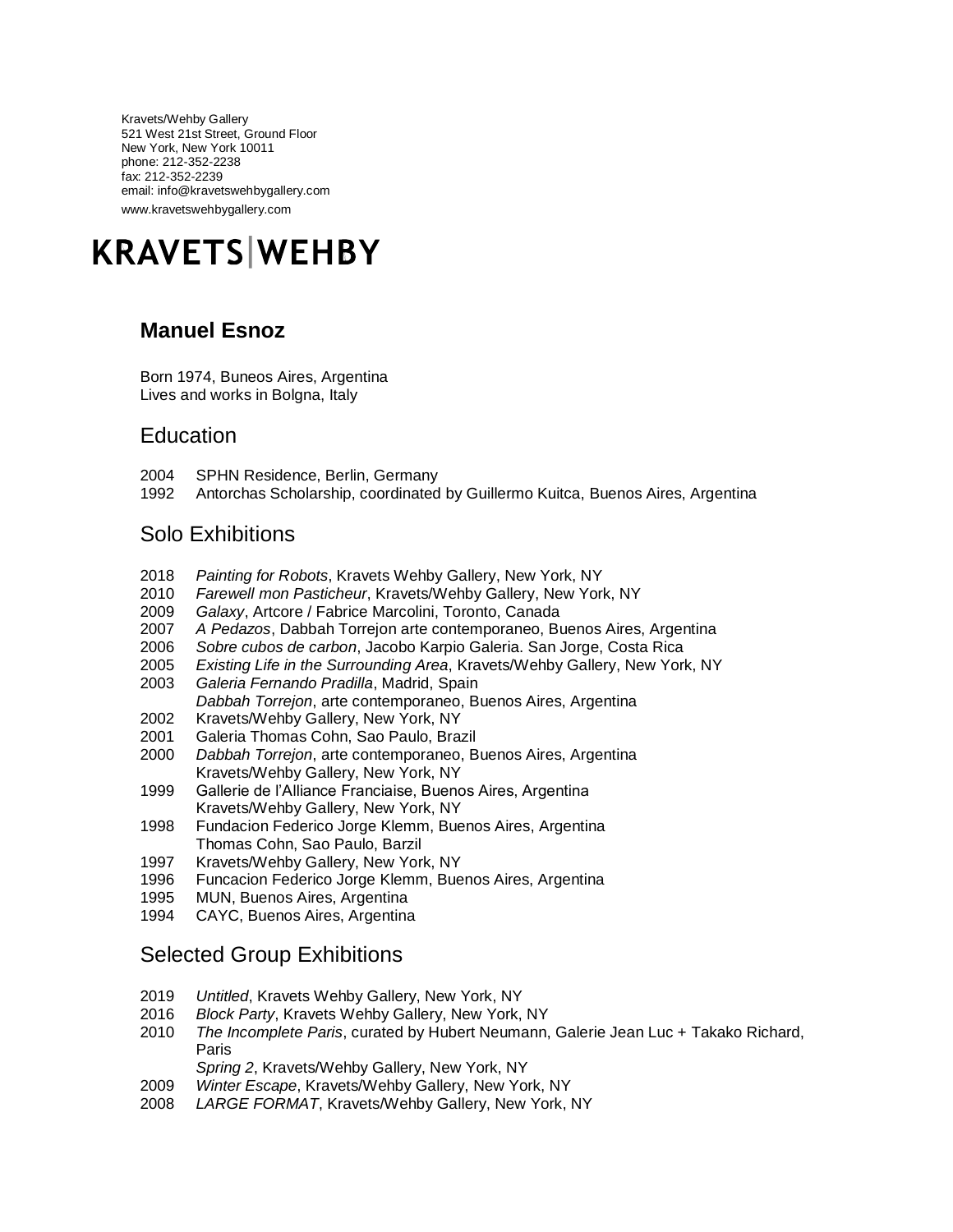| 2007 | The Incomplete, curated by Manon Slome and Hubert Neumann Chelsea Art Museum,<br>New York, NY |
|------|-----------------------------------------------------------------------------------------------|
|      | The Incomplete Incomplete, Kravets/Wehby Gallery, New York, NY                                |
|      | ArteBa, Galeria Dabbah Torrejon. Buenos Aires, Argentina.                                     |
|      | Maco 2007, Mexico Arte contemporaneo, Galeria Dabbah Torrejon, Mexico DF, Mexico.             |
|      | Adquisiciones, Donaciones y Comodatos, Malba. Buenos Aires, Argentina.                        |
|      | Huge, Art core gallery. Toronto, Canada.                                                      |
|      | Summer, Galeria Dabbah Torrejon. Buenos Aires, Argentina.                                     |
| 2006 | Art Rotterdam '06, Kravets/Wehby Gallery, Rotterdam, Holland.                                 |
|      | MACO, Mexico Arte Contemporaneo, Dabbah-Torrejón Gallery, Mexico                              |
|      | ArteBA, Dabbah-Torrejón Gallery, Buenos Aires, Argentina.                                     |
| 2005 | ArtBo 2005, Dabbah Torrejón Gallery . Buenos Aires, Bogota. Colombia                          |
|      | Arte BA 2005, Dabbah Torrejón Gallery . Buenos Aires, Argentina.                              |
|      | Torrejón y Dabbah 5 años. Dabbah Torrejón Gallery . Buenos Aires. Argentina. Curator:         |
|      | Victoria Noorthoorn.                                                                          |
|      | 2D, Galerías del Centro Cultural Parque de España, Rosario, Argentina. Curator: Maria         |
|      | Spinelli                                                                                      |
|      | Art Basel Miami, Galeria Jakob Carpio, Miami, Estados Unidos,                                 |
| 2004 | No Tango. Festival Berlin-Buenos Aires. Curator: Elizabeth Kirche, Berlin, Germany            |
|      | Notango: Buenos Aires to Berlin, Armory Show, New York, NY                                    |
| 2003 | Artissima 2003, Dabbaah Torrejon, arte contemporaneo, Torino, Italy                           |
|      | ArteBa, Buenos Aires                                                                          |
|      | Dubrow International, Roger Smith Gallery, New York, NY                                       |
|      | BK, curated by Sonia Becce, Galeria Luis Fernando Pradilla, Madrid                            |
| 2002 | Fronteras borrades, curated by Augustin Arteaga, ACF, Miami, FL<br>Art Chicago, Chicago, IL   |
|      | ARCO, Madrid, Spain                                                                           |
|      | Dialogo de Artistas argentinos con neuquen, Museo Nacaional de Bellas Artes, Argentina        |
| 2001 | Premios Fundacion Banco Cuidad, Museo Nacional de Bellas Artes, Buenos Aires                  |
|      | Summer group show, Kravets/Wehby Gallery, New York, NY                                        |
|      | Spring, Kravets/Wehby Gallery, New York, NY                                                   |
|      | Hidden Identity, Elizabeth Harris Gallery, New York, NY                                       |
| 2000 | Collector's Choice, Exit Art, New York, NY                                                    |
|      | Museo Nacional de Bellas Artes, Buenos Aires, Argentina                                       |
| 2000 | Part 2: Paintings, Kravets/Wehby Gallery, New York, NY                                        |
| 1999 | Summer Group Show, Kravets/Wehby Gallery, New York, NY                                        |
| 1998 | Kravets/Wehby Gallery, New York, NY                                                           |
| 1997 | Kravets/Wehby Gallery, New York, NY                                                           |
| 1996 | 70/80/90, Centro Cultural Borges, Buenos Aires, Argentina                                     |
| 1995 | Nuevas Presencias en el Arte Argentino, Guncacion Banco Patricios, Buenos Aires,              |
|      | Argentina                                                                                     |
|      | Summer Goup Show, Annina Nosei Gallery, New York, NY                                          |
| 1994 | XII Jornadas Internacionales de la Critica, Centro Cultural Recoleta, Buenos Aires,           |
|      | Argentina                                                                                     |
|      | 11 x 11, Museo San Miguel de Tucuman                                                          |
| 1993 | De la Tierra del Fuego al otro Polo, Galeria Arte Actual Mexicano, Monterrey, Mexico          |
| 1992 | Pictorica, Museo Villa Victoria, Mar del Plata                                                |

# Selected Bibliography

"The Incomplete," exhibition catalog curated by Manon Slome and Hubert Neumann Chelsea Art Museum, New York, 2007